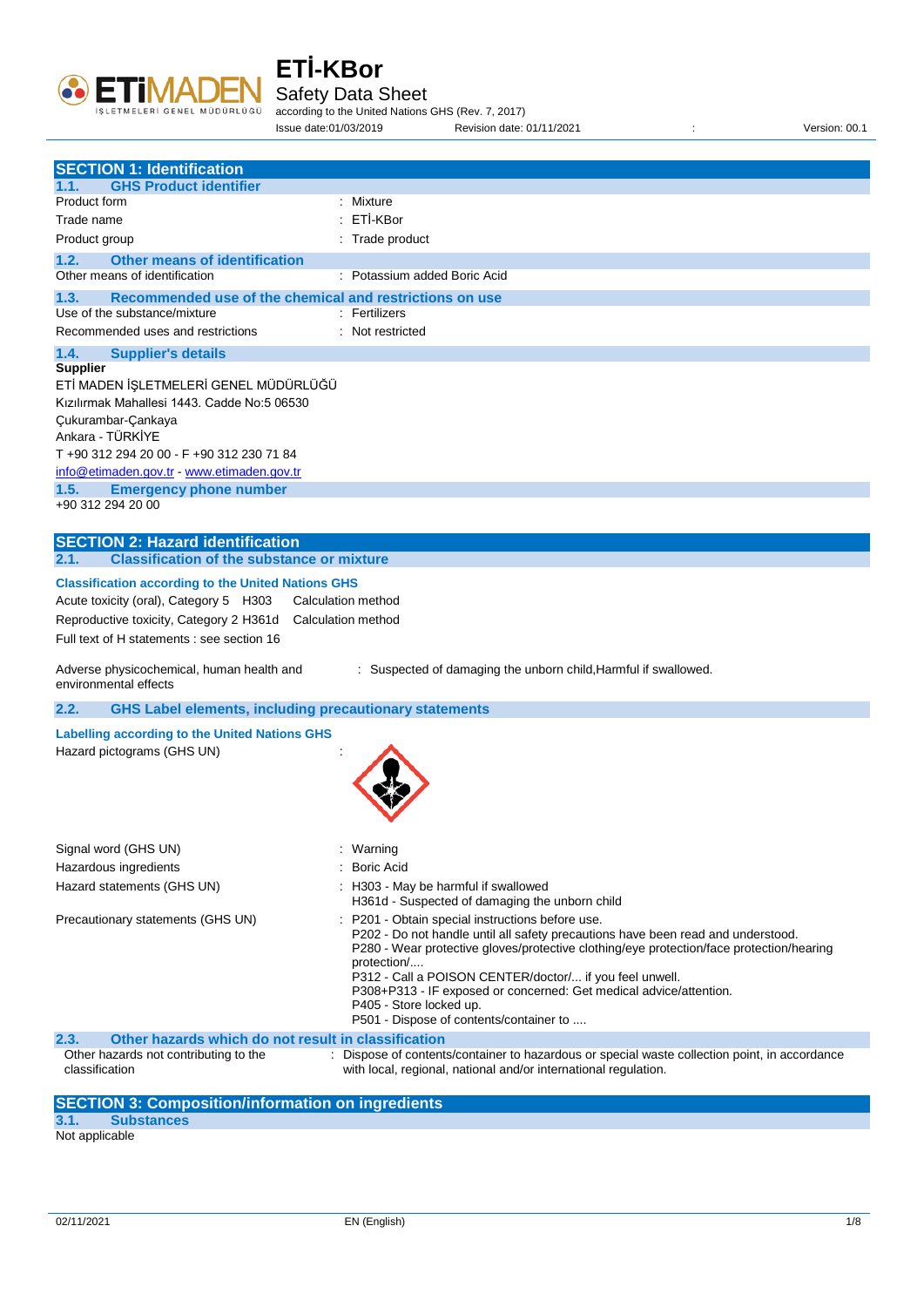#### Safety Data Sheet

according to the United Nations GHS (Rev. 7, 2017)

| 3.2.<br><b>Mixtures</b> |                           |               |                                                              |
|-------------------------|---------------------------|---------------|--------------------------------------------------------------|
| <b>Name</b>             | <b>Product identifier</b> | $\frac{1}{6}$ | <b>Classification according to</b><br>the United Nations GHS |
| <b>Boric Acid</b>       | (CAS-No.) 10043-35-3      | > 97.23       | Acute Tox. 5 (Oral), $H303$<br>Repr. 2, H361d                |
| potassium chloride      | (CAS-No.) 7447-40-7       | > 1           | Not classified                                               |

Full text of H-statements: see section 16

| <b>SECTION 4: First-aid measures</b>                                                     |                                                                                                                                                                                              |
|------------------------------------------------------------------------------------------|----------------------------------------------------------------------------------------------------------------------------------------------------------------------------------------------|
| <b>Description of necessary first-aid measures</b><br>4.1.                               |                                                                                                                                                                                              |
| First-aid measures general                                                               | : IF exposed or concerned: Get medical advice/attention. Call a poison center or a doctor if you<br>feel unwell.                                                                             |
| First-aid measures after inhalation                                                      | : Remove person to fresh air and keep comfortable for breathing.                                                                                                                             |
| First-aid measures after skin contact                                                    | : Wash skin with plenty of water.                                                                                                                                                            |
| First-aid measures after eye contact                                                     | : Rinse eyes with water as a precaution.                                                                                                                                                     |
| First-aid measures after ingestion                                                       | : Rinse mouth. Call a poison center or a doctor if you feel unwell.                                                                                                                          |
| 4.2.<br>Most important symptoms/effects, acute and delayed                               |                                                                                                                                                                                              |
| No additional information available                                                      |                                                                                                                                                                                              |
| 4.3.                                                                                     | Indication of immediate medical attention and special treatment needed, if necessary                                                                                                         |
| Treat symptomatically.                                                                   |                                                                                                                                                                                              |
|                                                                                          |                                                                                                                                                                                              |
| <b>SECTION 5: Fire-fighting measures</b>                                                 |                                                                                                                                                                                              |
| 5.1.<br><b>Suitable extinguishing media</b>                                              |                                                                                                                                                                                              |
| Suitable extinguishing media                                                             | : Water spray. Dry powder. Foam.                                                                                                                                                             |
| 5.2.<br>Specific hazards arising from the chemical                                       |                                                                                                                                                                                              |
| Hazardous decomposition products in case of fire : Toxic fumes may be released.          |                                                                                                                                                                                              |
| 5.3.<br><b>Special protective actions for fire-fighters</b>                              |                                                                                                                                                                                              |
| Protection during firefighting                                                           | : Do not attempt to take action without suitable protective equipment. Self-contained breathing<br>apparatus. Complete protective clothing.                                                  |
|                                                                                          |                                                                                                                                                                                              |
|                                                                                          |                                                                                                                                                                                              |
| <b>SECTION 6: Accidental release measures</b>                                            |                                                                                                                                                                                              |
| 6.1.                                                                                     | Personal precautions, protective equipment and emergency procedures                                                                                                                          |
| 6.1.1.<br>For non-emergency personnel                                                    |                                                                                                                                                                                              |
| <b>Emergency procedures</b>                                                              | : Ventilate spillage area.                                                                                                                                                                   |
|                                                                                          |                                                                                                                                                                                              |
| 6.1.2.<br>For emergency responders                                                       |                                                                                                                                                                                              |
| Protective equipment                                                                     | Do not attempt to take action without suitable protective equipment. For further information                                                                                                 |
|                                                                                          | refer to section 8: "Exposure controls/personal protection".                                                                                                                                 |
| 6.2.<br><b>Environmental precautions</b><br>Avoid release to the environment.            |                                                                                                                                                                                              |
|                                                                                          |                                                                                                                                                                                              |
| 6.3.<br>Methods and materials for containment and cleaning up<br>Methods for cleaning up | : Mechanically recover the product. Notify authorities if product enters sewers or public waters.                                                                                            |
| Other information                                                                        | Dispose of materials or solid residues at an authorized site.                                                                                                                                |
|                                                                                          |                                                                                                                                                                                              |
|                                                                                          |                                                                                                                                                                                              |
| <b>SECTION 7: Handling and storage</b>                                                   |                                                                                                                                                                                              |
| <b>Precautions for safe handling</b><br>7.1.<br>Precautions for safe handling            |                                                                                                                                                                                              |
|                                                                                          | : Ensure good ventilation of the work station. Obtain special instructions before use. Do not<br>handle until all safety precautions have been read and understood. Wear personal protective |
|                                                                                          | equipment.                                                                                                                                                                                   |
| Hygiene measures                                                                         | Separate working clothes from town clothes. Launder separately. Do not eat, drink or smoke                                                                                                   |
|                                                                                          | when using this product. Always wash hands after handling the product.                                                                                                                       |
| <b>Conditions for safe storage, including any incompatibilities</b><br>7.2.              |                                                                                                                                                                                              |
| Storage conditions                                                                       | : Store locked up. Store in a well-ventilated place. Keep cool.                                                                                                                              |
|                                                                                          |                                                                                                                                                                                              |
| <b>SECTION 8: Exposure controls/personal protection</b>                                  |                                                                                                                                                                                              |
| 8.1.<br><b>Control parameters</b>                                                        |                                                                                                                                                                                              |
| No additional information available                                                      |                                                                                                                                                                                              |
|                                                                                          |                                                                                                                                                                                              |
| <b>Appropriate engineering controls</b><br>8.2.<br>Appropriate engineering controls      | : Ensure good ventilation of the work station.                                                                                                                                               |
|                                                                                          |                                                                                                                                                                                              |
| 02/11/2021                                                                               | EN (English)<br>2/8                                                                                                                                                                          |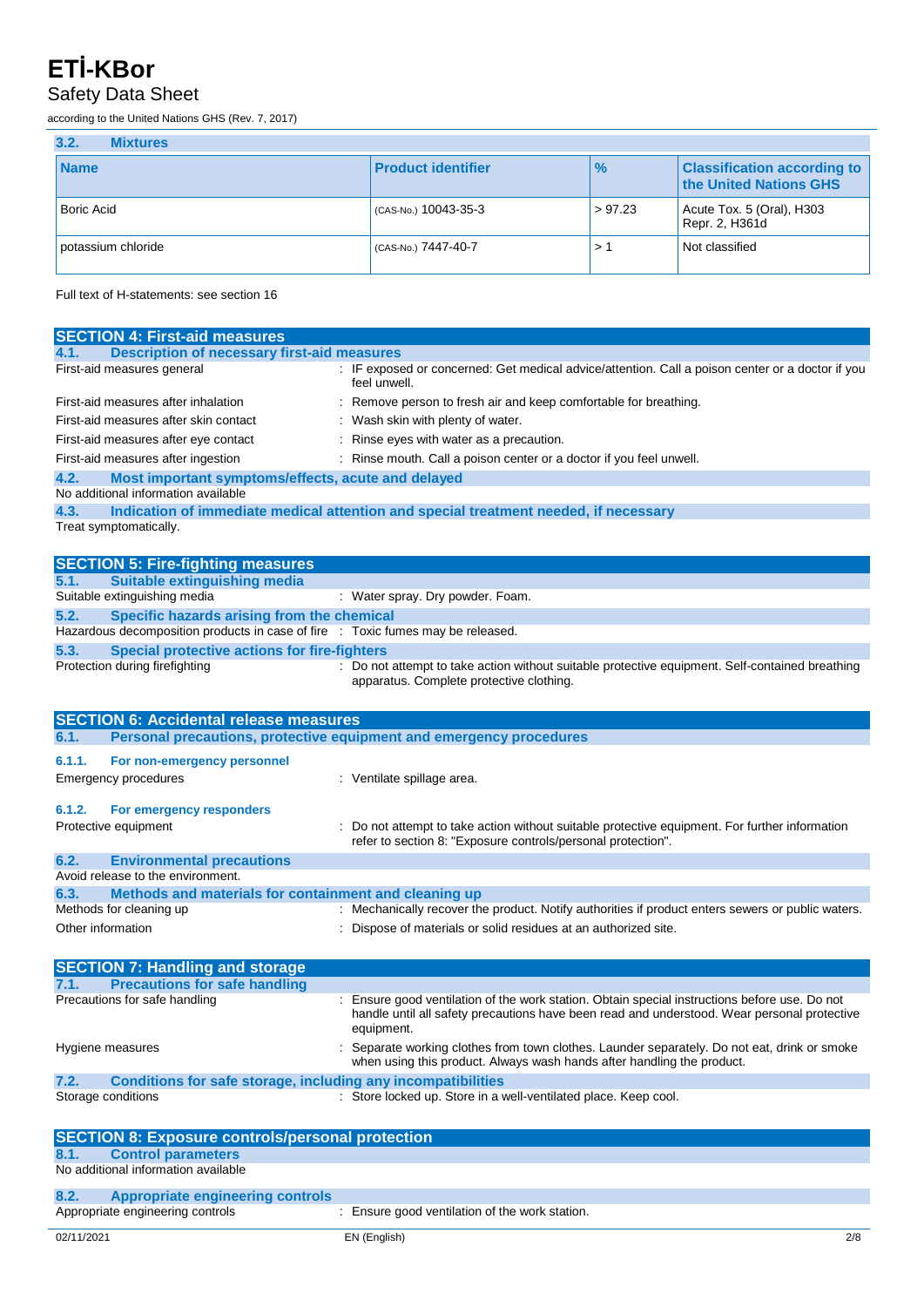#### Safety Data Sheet

according to the United Nations GHS (Rev. 7, 2017)

| Environmental exposure controls         | : Avoid release to the environment.                                         |
|-----------------------------------------|-----------------------------------------------------------------------------|
| 8.3.                                    | Individual protection measures, such as personal protective equipment (PPE) |
| Hand protection                         | : Protective gloves                                                         |
| Eye protection                          | : Safety glasses                                                            |
| Skin and body protection                | : Wear suitable protective clothing                                         |
| Respiratory protection                  | : [In case of inadequate ventilation] wear respiratory protection.          |
| Personal protective equipment symbol(s) |                                                                             |



**8.4. Exposure limit values for the other components** No additional information available

| <b>SECTION 9: Physical and chemical properties</b>    |                                                     |  |
|-------------------------------------------------------|-----------------------------------------------------|--|
| <b>Basic physical and chemical properties</b><br>9.1. | : Solid                                             |  |
| Physical state                                        |                                                     |  |
| Appearance<br>Molecular mass                          | White solid. granular/powder.<br>61.83 g/mol        |  |
|                                                       |                                                     |  |
| Colour                                                | white.                                              |  |
| Odour                                                 | Odourless.                                          |  |
| Odour threshold                                       | Not available                                       |  |
| Melting point                                         | 450 °C                                              |  |
| Freezing point                                        | Not applicable                                      |  |
| Boiling point                                         | 1860 °C                                             |  |
| Flammability (solid, gas)                             | Non flammable.                                      |  |
| <b>Explosive limits</b>                               | Not applicable                                      |  |
| Lower explosive limit (LEL)                           | Not applicable                                      |  |
| Upper explosive limit (UEL)                           | Not applicable                                      |  |
| Flash point                                           | Non flammable                                       |  |
| Auto-ignition temperature                             | Not applicable                                      |  |
| Decomposition temperature                             | Not available                                       |  |
| рH                                                    | 5.1 @20 C                                           |  |
| pH solution                                           | $: 1\%$                                             |  |
| Viscosity, kinematic (calculated value) (40 °C)       | : Not applicable                                    |  |
| Partition coefficient n-octanol/water (Log Kow)       | Not available                                       |  |
| Vapour pressure                                       | 0.000099 Pa Temp.: 25 °C                            |  |
| Vapour pressure at 50 °C                              | Not available                                       |  |
| Density                                               | 1489 kg/m <sup>3</sup> Type: 'density' Temp.: 23 °C |  |
| Relative density                                      | 1.49 Type: 'relative density' Temp.: 23 °C          |  |
| Relative vapour density at 20 °C                      | Not applicable                                      |  |
| Solubility                                            | Water: 4.9 % @ 20 C                                 |  |
| Particle size                                         | Not available                                       |  |
| Particle size distribution                            | Not available                                       |  |
| Particle shape                                        | Not available                                       |  |
| Particle aspect ratio                                 | Not available                                       |  |
| Particle specific surface area                        | : Not available                                     |  |
| <b>Charles Address</b>                                | وبالمستراة والمستو                                  |  |

**9.2. Data relevant with regard to physical hazard classes (supplemental)**

No additional information available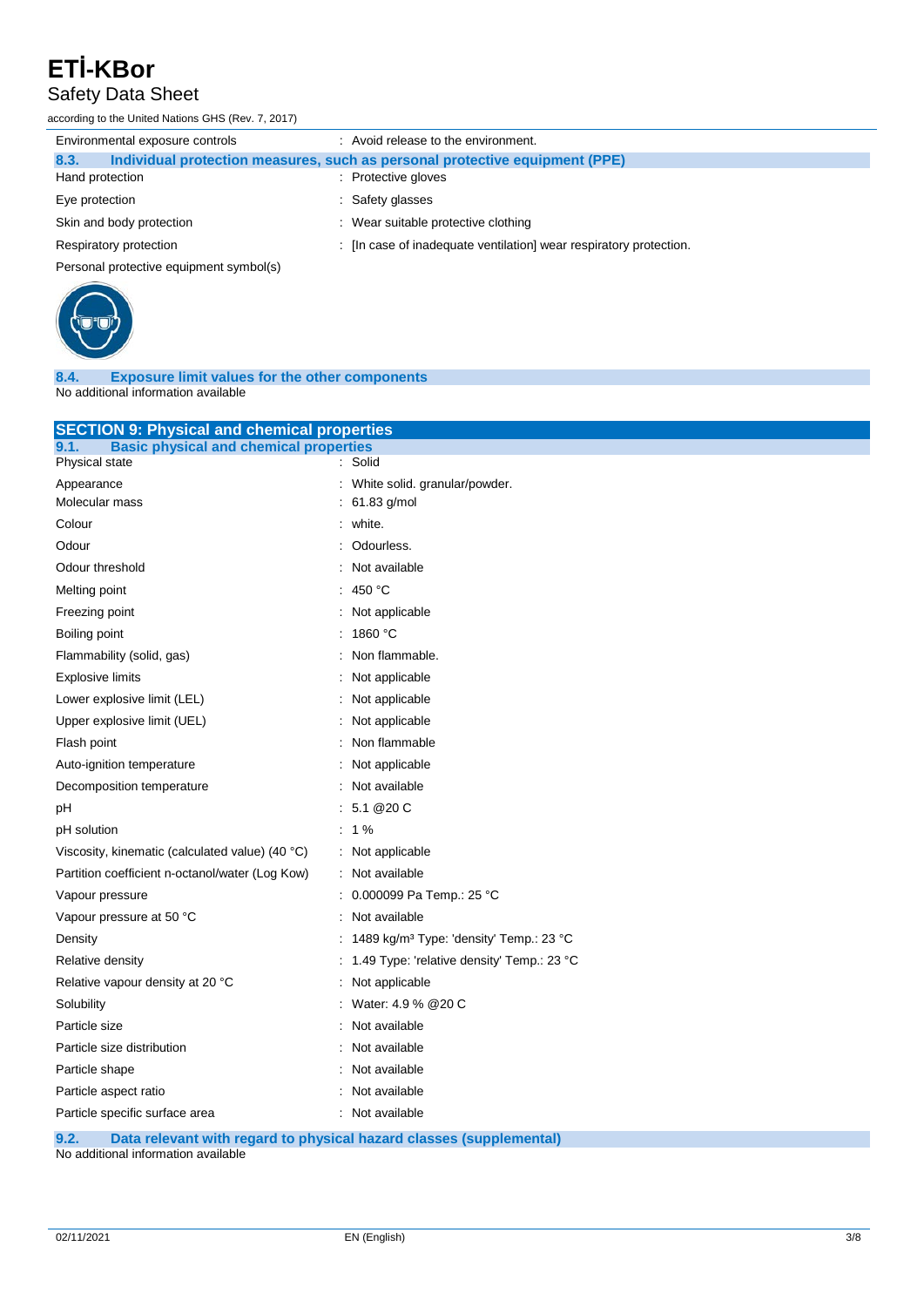#### Safety Data Sheet

according to the United Nations GHS (Rev. 7, 2017)

|       | <b>SECTION 10: Stability and reactivity</b>                                        |
|-------|------------------------------------------------------------------------------------|
| 10.1. | <b>Reactivity</b>                                                                  |
|       | The product is non-reactive under normal conditions of use, storage and transport. |
| 10.2. | <b>Chemical stability</b>                                                          |
|       | Stable under normal conditions.                                                    |
| 10.3. | <b>Possibility of hazardous reactions</b>                                          |
|       | No dangerous reactions known under normal conditions of use.                       |
| 10.4. | <b>Conditions to avoid</b>                                                         |
|       | None under recommended storage and handling conditions (see section 7).            |
| 10.5. | Incompatible materials                                                             |
|       | No additional information available                                                |
|       |                                                                                    |

**10.6. Hazardous decomposition products** Under normal conditions of storage and use, hazardous decomposition products should not be produced.

| <b>SECTION 11: Toxicological information</b> |                                |
|----------------------------------------------|--------------------------------|
| 11.1. Information on toxicological effects   |                                |
| Acute toxicity (oral)                        | : May be harmful if swallowed. |
| Acute toxicity (dermal)                      | : Not classified               |
| Acute toxicity (inhalation)                  | : Not classified               |
| ATE UN (oral)                                | 2571.223 mg/kg bodyweight      |

| <b>Boric Acid (10043-35-3)</b>              |                                                                                                                                                                 |
|---------------------------------------------|-----------------------------------------------------------------------------------------------------------------------------------------------------------------|
| LD50 oral rat                               | > 2600 mg/kg bodyweight Animal: rat, Animal sex: male, Guideline: OECD Guideline 401 (Acute<br>Oral Toxicity), Guideline: EU Method B.1 (Acute Toxicity (Oral)) |
| LD50 dermal rabbit                          | > 2000 mg/kg bodyweight Animal: rabbit, Guideline: other: FIFRA (40 CFR 163)                                                                                    |
| LC50 inhalation rat (mg/l)                  | > 2.12 mg/l air Animal: rat, Guideline: OECD Guideline 403 (Acute Inhalation Toxicity),<br>Guideline: other: USEPA FIFRA 40 CFR Part 160                        |
| potassium chloride (7447-40-7)              |                                                                                                                                                                 |
| LD50 oral rat                               | $\approx$ 3020 mg/kg bodyweight Animal: rat, Animal sex: female                                                                                                 |
| Skin corrosion/irritation                   | : Not classified                                                                                                                                                |
|                                             | pH: 5.1 @20 C                                                                                                                                                   |
| Serious eye damage/irritation               | : Not classified                                                                                                                                                |
|                                             | pH: 5.1 @20 C                                                                                                                                                   |
| Respiratory or skin sensitisation           | : Not classified                                                                                                                                                |
| Germ cell mutagenicity                      | Not classified                                                                                                                                                  |
| Carcinogenicity                             | Not classified                                                                                                                                                  |
| potassium chloride (7447-40-7)              |                                                                                                                                                                 |
| NOAEL (chronic, oral, animal/male, 2 years) | $\approx$ 1820 mg/kg bodyweight Animal: rat, Animal sex: male, Remarks on results: other: Effect type:<br>toxicity (migrated information)                       |
| Reproductive toxicity                       | : Suspected of damaging fertility or the unborn child.                                                                                                          |
| STOT-single exposure                        | : Not classified                                                                                                                                                |
| STOT-repeated exposure                      | : Not classified                                                                                                                                                |
| potassium chloride (7447-40-7)              |                                                                                                                                                                 |
| NOAEL (oral, rat, 90 days)                  | $\approx$ 1820 mg/kg bodyweight Animal: rat, Animal sex: male                                                                                                   |
| Aspiration hazard                           | : Not classified                                                                                                                                                |
| <b>ETİ-KBor</b>                             |                                                                                                                                                                 |
| Viscosity, kinematic                        | Not applicable                                                                                                                                                  |

| <b>SECTION 12: Ecological information</b> |                                                                                                                            |
|-------------------------------------------|----------------------------------------------------------------------------------------------------------------------------|
| 12.1. Toxicity                            |                                                                                                                            |
| Ecology - general                         | : The product is not considered harmful to aquatic organisms nor to cause long-term adverse<br>effects in the environment. |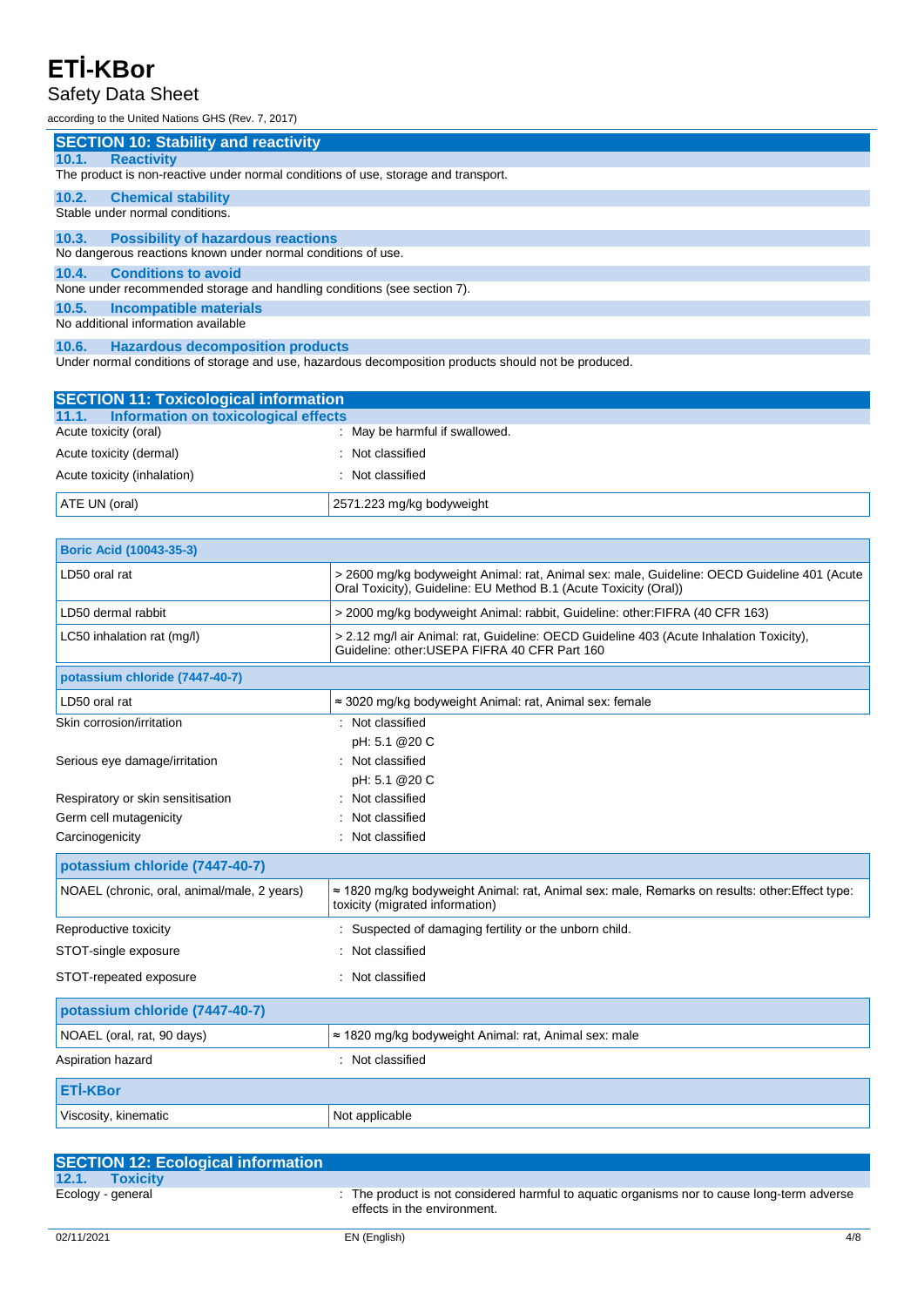#### Safety Data Sheet

according to the United Nations GHS (Rev. 7, 2017)

| Hazardous to the aquatic environment, short-term : Not classified<br>(acute) |                                                                                                                              |
|------------------------------------------------------------------------------|------------------------------------------------------------------------------------------------------------------------------|
| Hazardous to the aquatic environment, long-term<br>(chronic)                 | : Not classified                                                                                                             |
| <b>Boric Acid (10043-35-3)</b>                                               |                                                                                                                              |
| LC50 - Fish [1]                                                              | 79.7 mg/l Test organisms (species): Pimephales promelas                                                                      |
| LC50 - Fish [2]                                                              | 74 mg/l Test organisms (species): Limanda limanda                                                                            |
| EC50 72h - Algae [1]                                                         | 66 mg/l Test organisms (species): Phaeodactylum tricornutum                                                                  |
| EC50 72h - Algae [2]                                                         | 54 mg/l Test organisms (species): Phaeodactylum tricornutum                                                                  |
| NOEC chronic fish                                                            | 6.4 mg/l Test organisms (species): Danio rerio (previous name: Brachydanio rerio) Duration: '34<br>ď                         |
| potassium chloride (7447-40-7)                                               |                                                                                                                              |
| LC50 - Fish [1]                                                              | 880 mg/l Test organisms (species): Pimephales promelas                                                                       |
| EC50 - Other aquatic organisms [1]                                           | 440 - 880 mg/l Test organisms (species): other:see below                                                                     |
| EC50 - Other aquatic organisms [2]                                           | 580 - 670 mg/l Test organisms (species): other:see below                                                                     |
| EC50 72h - Algae [1]                                                         | > 100 mg/l Test organisms (species): Desmodesmus subspicatus (previous name:<br>Scenedesmus subspicatus)                     |
| <b>Persistence and degradability</b><br>12.2.                                |                                                                                                                              |
| <b>ETİ-KBor</b>                                                              |                                                                                                                              |
| Persistence and degradability                                                | Boron is naturally occuring and ubiquitous in the environment. Boric acid decomposes in the<br>environmen to natural borate. |
| <b>Boric Acid (10043-35-3)</b>                                               |                                                                                                                              |
| Persistence and degradability                                                | Boron is naturally occuring and ubiquitous in the environment. Boric acid decomposes in the<br>environmen to natural borate. |
| 12.3.<br><b>Bioaccumulative potential</b>                                    |                                                                                                                              |
| <b>ETİ-KBor</b>                                                              |                                                                                                                              |
| Bioaccumulative potential                                                    | Not bioaccumulative.                                                                                                         |
| <b>Boric Acid (10043-35-3)</b>                                               |                                                                                                                              |
| Bioaccumulative potential                                                    | Not bioaccumulative.                                                                                                         |
| <b>Mobility in soil</b><br>12.4.                                             |                                                                                                                              |
| <b>ETİ-KBor</b>                                                              |                                                                                                                              |
| Mobility in soil                                                             | The product is soluble in water and is leachable through normal soil.                                                        |
| <b>Boric Acid (10043-35-3)</b>                                               |                                                                                                                              |
| Mobility in soil                                                             | The product is soluble in water and is leachable through normal soil.                                                        |
| <b>Other adverse effects</b><br>12.5.                                        |                                                                                                                              |
| Ozone<br>Other adverse effects                                               | : Not classified<br>No additional information available                                                                      |
|                                                                              |                                                                                                                              |

| <b>SECTION 13: Disposal considerations</b> |                                                                                               |
|--------------------------------------------|-----------------------------------------------------------------------------------------------|
| 13.1. Disposal methods                     |                                                                                               |
| Waste treatment methods                    | : Dispose of contents/container in accordance with licensed collector's sorting instructions. |

| <b>SECTION 14: Transport information</b> |  |
|------------------------------------------|--|
| In accordance with IMDG / IATA / UN RTDG |  |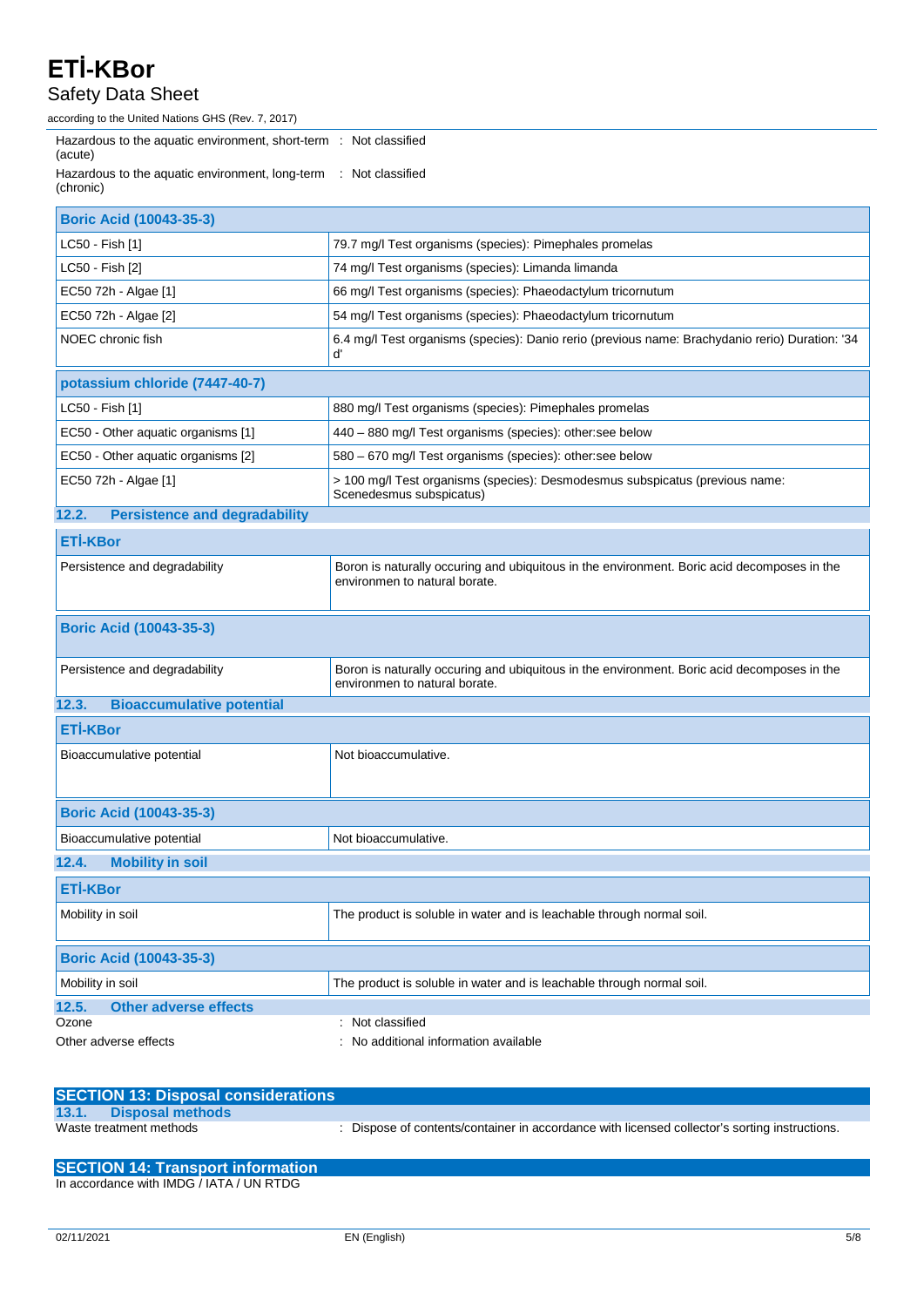#### Safety Data Sheet

according to the United Nations GHS (Rev. 7, 2017)

| <b>UN RTDG</b>                                                                               | <b>IMDG</b>                                                 | <b>IATA</b>                       |  |  |
|----------------------------------------------------------------------------------------------|-------------------------------------------------------------|-----------------------------------|--|--|
| 14.1.<br><b>UN number</b>                                                                    |                                                             |                                   |  |  |
| Not regulated for transport                                                                  |                                                             |                                   |  |  |
| 14.2.<br><b>UN Proper Shipping Name</b>                                                      |                                                             |                                   |  |  |
| Not applicable                                                                               | Not applicable                                              | Not applicable                    |  |  |
| <b>Transport hazard class(es)</b><br>14.3.                                                   |                                                             |                                   |  |  |
| Not applicable                                                                               | Not applicable                                              | Not applicable                    |  |  |
| Not applicable                                                                               | Not applicable                                              | Not applicable                    |  |  |
| <b>Packing group</b><br>14.4.                                                                |                                                             |                                   |  |  |
| Not applicable                                                                               | Not applicable                                              | Not applicable                    |  |  |
| <b>Environmental hazards</b><br>14.5.                                                        |                                                             |                                   |  |  |
| Dangerous for the environment: No                                                            | Dangerous for the environment : No<br>Marine pollutant : No | Dangerous for the environment: No |  |  |
| No supplementary information available                                                       |                                                             |                                   |  |  |
| <b>Special precautions for user</b><br>14.6.                                                 |                                                             |                                   |  |  |
| - UN RTDG<br>No data available<br>- IMDG<br>No data available<br>- IATA<br>No data available |                                                             |                                   |  |  |

**14.7. Transport in bulk according to IMO instruments** Not applicable

| <b>SECTION 15: Regulatory information</b> |                                                                                                                                                                                                                                                                                                                                                                                                                                                                                                                                                                                                                                                                                                    |
|-------------------------------------------|----------------------------------------------------------------------------------------------------------------------------------------------------------------------------------------------------------------------------------------------------------------------------------------------------------------------------------------------------------------------------------------------------------------------------------------------------------------------------------------------------------------------------------------------------------------------------------------------------------------------------------------------------------------------------------------------------|
| 15.1.                                     | Safety, health and environmental regulations specific for the product in question                                                                                                                                                                                                                                                                                                                                                                                                                                                                                                                                                                                                                  |
| Regulatory reference                      | : Listed on IECSC (Inventory of Existing Chemical Substances Produced or Imported in China)<br>Listed on KECL/KECI (Korean Existing Chemicals Inventory)<br>Listed on NZIoC (New Zealand Inventory of Chemicals)<br>Listed on PICCS (Philippines Inventory of Chemicals and Chemical Substances)<br>Listed on the AICS (Australian Inventory of Chemical Substances)<br>Listed on the Canadian DSL (Domestic Substances List)<br>Listed on the EEC inventory EINECS (European Inventory of Existing Commercial Chemical<br>Substances)<br>Listed on the Japanese ENCS (Existing & New Chemical Substances) inventory<br>Listed on the United States TSCA (Toxic Substances Control Act) inventory. |

| <b>SECTION 16: Other information</b> |                              |          |                                                                                                                                                                                  |
|--------------------------------------|------------------------------|----------|----------------------------------------------------------------------------------------------------------------------------------------------------------------------------------|
| Issue date<br><b>Revision date</b>   | : 01/03/2019<br>: 01/11/2021 |          |                                                                                                                                                                                  |
| <b>Section</b>                       | <b>Changed item</b>          | Change   | <b>Comments</b>                                                                                                                                                                  |
|                                      |                              | Modified | This SDS has been compiled for the first<br>time in accordance with the GHS (Rev.6)<br>(2015)-Guidance on the Compilation of<br>Safety data Sheets. (March 2019, Rev. No:<br>00) |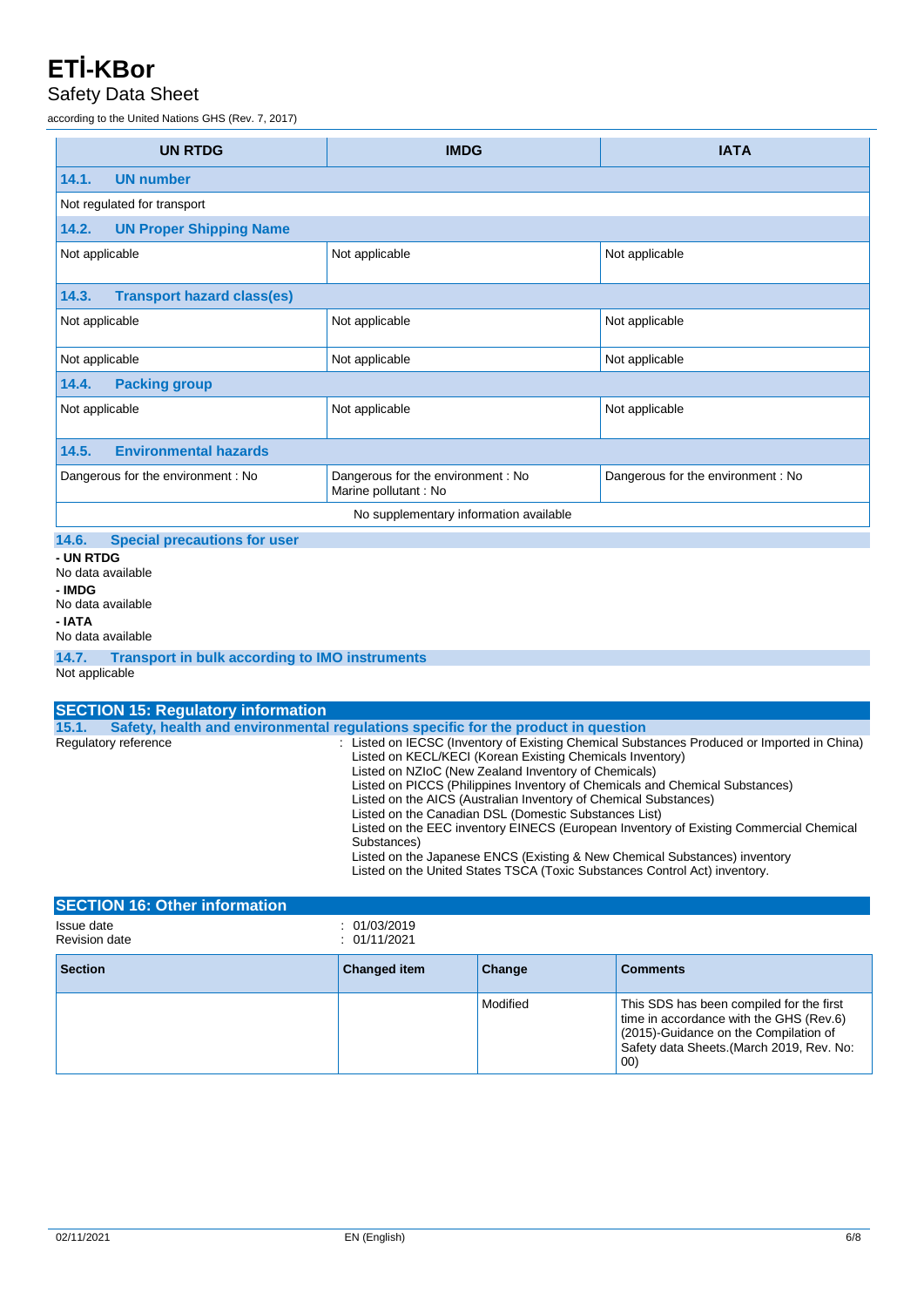Safety Data Sheet

according to the United Nations GHS (Rev. 7, 2017)

| Abbreviations and acronyms | : CAS-No. - Chemical Abstract Service number<br>ADN - European Agreement concerning the International Carriage of Dangerous Goods by                                                          |
|----------------------------|-----------------------------------------------------------------------------------------------------------------------------------------------------------------------------------------------|
|                            | <b>Inland Waterways</b>                                                                                                                                                                       |
|                            | ADR - European Agreement concerning the International Carriage of Dangerous Goods by                                                                                                          |
|                            | Road<br>ATE - Acute Toxicity Estimate                                                                                                                                                         |
|                            | <b>BCF</b> - Bioconcentration factor                                                                                                                                                          |
|                            | BLV - Biological limit value                                                                                                                                                                  |
|                            | BOD - Biochemical oxygen demand (BOD)                                                                                                                                                         |
|                            | CLP - Classification Labelling Packaging Regulation; Regulation (EC) No 1272/2008                                                                                                             |
|                            | COD - Chemical oxygen demand (COD)                                                                                                                                                            |
|                            | DMEL - Derived Minimal Effect level                                                                                                                                                           |
|                            | DNEL - Derived-No Effect Level                                                                                                                                                                |
|                            | EC50 - Median effective concentration                                                                                                                                                         |
|                            | EC-No. - European Community number                                                                                                                                                            |
|                            | ED - Endocrine disrupting properties                                                                                                                                                          |
|                            | <b>EN</b> - European Standard                                                                                                                                                                 |
|                            | IARC - International Agency for Research on Cancer                                                                                                                                            |
|                            | IATA - International Air Transport Association<br><b>IMDG</b> - International Maritime Dangerous Goods                                                                                        |
|                            | <b>IOELV</b> - Indicative Occupational Exposure Limit Value                                                                                                                                   |
|                            | LC50 - Median lethal concentration                                                                                                                                                            |
|                            | LD50 - Median lethal dose                                                                                                                                                                     |
|                            | LOAEL - Lowest Observed Adverse Effect Level                                                                                                                                                  |
|                            | N.O.S. - Not Otherwise Specified                                                                                                                                                              |
|                            | NOAEC - No-Observed Adverse Effect Concentration                                                                                                                                              |
|                            | NOAEL - No-Observed Adverse Effect Level                                                                                                                                                      |
|                            | NOEC - No-Observed Effect Concentration                                                                                                                                                       |
|                            | OECD - Organisation for Economic Co-operation and Development                                                                                                                                 |
|                            | OEL - Occupational Exposure Limit                                                                                                                                                             |
|                            | PBT - Persistent Bioaccumulative Toxic                                                                                                                                                        |
|                            | <b>PNEC - Predicted No-Effect Concentration</b>                                                                                                                                               |
|                            | REACH - Registration, Evaluation, Authorisation and Restriction of Chemicals Regulation<br>(EC) No 1907/2006                                                                                  |
|                            | RID - Regulations concerning the International Carriage of Dangerous Goods by Rail<br>SDS - Safety Data Sheet                                                                                 |
|                            | STP - Sewage treatment plant                                                                                                                                                                  |
|                            | ThOD - Theoretical oxygen demand (ThOD)                                                                                                                                                       |
|                            | TLM - Median Tolerance Limit<br>TRGS - Technical Rules for Hazardous Substances                                                                                                               |
|                            | VOC - Volatile Organic Compounds                                                                                                                                                              |
|                            | vPvB - Very Persistent and Very Bioaccumulative                                                                                                                                               |
|                            | WGK - Water Hazard Class                                                                                                                                                                      |
| Training advice            | Normal use of this product shall imply use in accordance with the instructions on the                                                                                                         |
|                            | packaging.                                                                                                                                                                                    |
| Other information          | DISCLAIMER OF LIABILITY The information in this SDS was obtained from sources which                                                                                                           |
|                            | we believe are reliable. However, the information is provided without any warranty, express                                                                                                   |
|                            | or implied, regarding its correctness. The conditions or methods of handling, storage, use or                                                                                                 |
|                            | disposal of the product are beyond our control and may be beyond our knowledge. For this                                                                                                      |
|                            | and other reasons, we do not assume responsibility and expressly disclaim liability for loss,                                                                                                 |
|                            | damage or expense arising out of or in any way connected with the handling, storage, use or<br>disposal of the product. This SDS was prepared and is to be used only for this product. If the |

applicable. **Full text of H-statements & Precautionary statements (GHS UN):** H303 **May be harmful if swallowed** May be harmful if swallowed H361d **Suspected of damaging the unborn child** Suspected of damaging the unborn child P201 **P201 Obtain special instructions before use.** P202 **Do not handle until all safety precautions have been read and understood.** P280 P280 P280 Wear protective gloves/protective clothing/eye protection/face protection/hearing protection/.... P312 **P312** Call a POISON CENTER/doctor/... if you feel unwell. P308+P313 **IF exposed or concerned: Get medical advice/attention.** 

product is used as a component in another product, this SDS information may not be